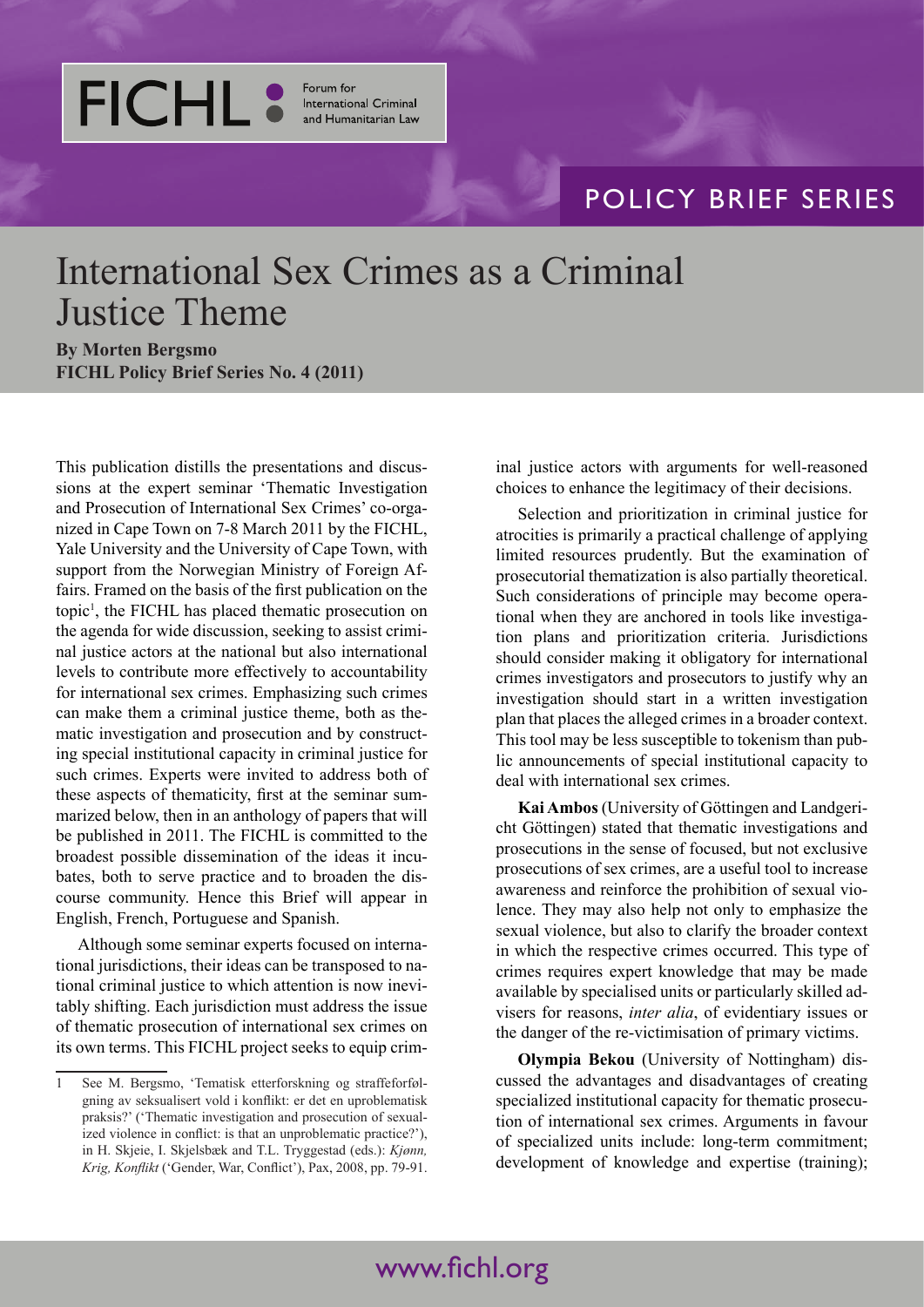better resource allocation and mobilization; better international co-operation; visibility, accountability and outreach; consistency, efficiency, successful prosecutions, and increased capacity. The disadvantages include: added complexity; cost; unit-straddling; rarity of incidence; impact on personnel; impact on victims; de-skilling and marginal influence on case outcomes. The benefits of *ad hoc* arrangements include mobility and flexibility, lower costs, as well as the use of existing expertise; whereas the drawbacks mentioned were increased workload, lack of institutional memory, quality control and sustainability. Bekou advocated in favour of expert training and increasing capacity, regardless of whether this is part of a formal setting.

**Margaret M. deGuzman** (Temple University) addressed philosophical justifications for giving priority to the prosecution of sex crimes at international criminal courts. Such courts can generally prosecute only a small fraction of the serious crimes within their jurisdictions due to resource constraints. Selecting sex crimes for prosecution often requires leaving other serious crimes unpunished, including crimes that resulted in death. Some have questioned the appropriateness of such selection decisions. Empirical evidence from various national fora indicates that many people consider sex crimes less serious than crimes resulting in death. deGuzman examined the primary philosophical bases advanced for international prosecution to determine how they inform decisions whether to give priority to sex crimes. Retribution and deterrence support such selections at least some of the time, and expressivism and restorative justice provide an even stronger foundation for giving priority to sex crimes. An argument can be made that at least some perpetrators of sex crimes are more deserving of punishment than some perpetrators of crimes resulting in death. Prosecution of sex crimes may also provide greater deterrent benefits at least under some circumstances. Most importantly, claimed deGuzman, there is a significantly greater need for the international community to express condemnation of sex crimes than of killings, which are already considered serious violations of moral norms throughout the world. Restorative justice goals may be more achievable in the context of sex crimes than crimes involving killing because the immediate victims remain alive and thus potentially able to participate in and benefit from restorative processes.

**Fabricio Guariglia** (International Criminal Court, Office of the Prosecutor (ICC-OTP)) stated that the development of criteria and principle for case selection is an area where international criminal jurisdictions have shown progress since 2000. The ICC-OTP, mindful of the ICC's limitations in addressing massive victimization in multiple situations, has developed criteria for both situation and case selection, which essentially revolve around the notions of gravity and of the 'most responsible' perpetrators. The latter concept means that the OTP will focus its limited resources on those holding the highest positions within the systems and groups involved in the crimes. The consequences of these policies for the effective prosecution of sexual crimes are, at least, two: on the one hand, focusing on the persons holding positions of leadership allows for a comprehensive prosecution presenting a broader narrative as to the manner in which sexual crimes were committed; on the other, the further up we go in the chain of command, the further away we move from the individual victim's episode of sexual violence and its drama. To compensate, the ICC-OTP can resort to several avenues: ensuring a representative sample of crimes in its charging, so victims of uncharged crimes can relate to the victimization portrayed in the charges; utilizing efficiently the contextual evidence necessary to establish crimes against humanity, and using it as a mechanism to portray the true extent of victimization; optimizing the use of overview evidence, thereby placing the charged cases in a wider context; and, in the context of sentencing, leading victim impact evidence that adequately reflects the effects on individual victims of the sexual violence. In cases where perpetrators have been involved in particularly notorious sexual violence, the OTP may consider moving down the chain of command to avoid a perception of impunity for grave instances of victimization.

**Valerie Oosterveld** (University of Western Ontario) discussed whether thematic prosecutions focused specifically on sexual violence to the exclusion of other prohibited acts can adequately capture the context surrounding such crimes. Absent specific factual circumstances in which such prosecutions might be valuable, it may be best to pursue sexual violence charges within a range of other serious charges. This would allow for the proper contextualization of gendered harms in a given scenario involving international crimes. Sexual violence is usually part of a wider picture of victimization and often intersects with other seemingly gender-neutral crimes. As well, seemingly gender-neutral prohibited acts may have been carried out in gender-specific ways or may have gendered outcomes. By pursuing investigations and prosecutions in which sex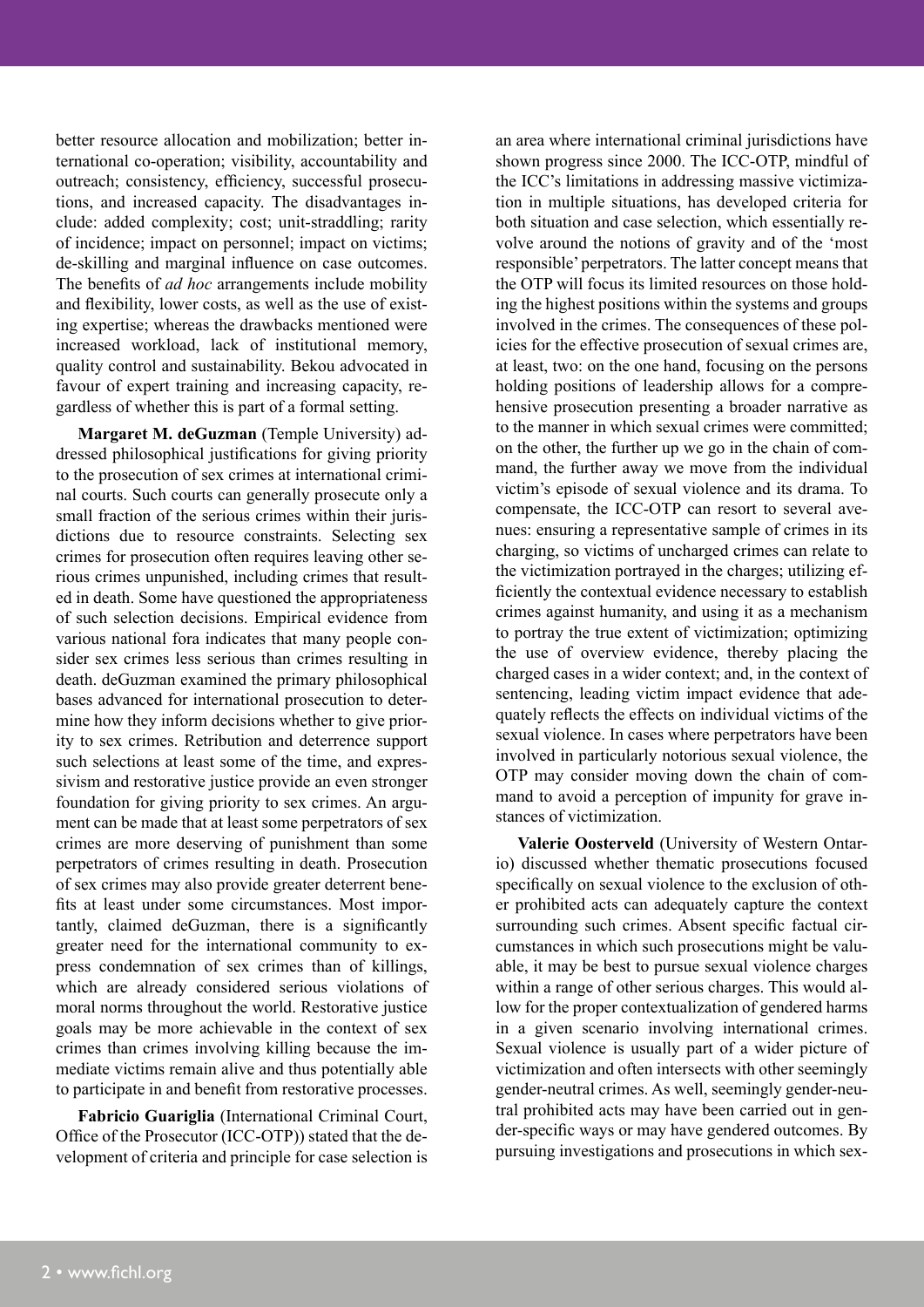ual violence is explored within the context of other crimes, both the serious nature of the sexual violence and the potentially gendered nature of the other crimes can be highlighted and understood. Heightened gender competence is needed within investigation and prosecutorial offices, among counsel for victims and within judiciaries.

**Neha Jain** (Georgetown University) offered a pluralistic account of the international criminal trial that posits the importance of institutional and structural factors that may differ between tribunals and that have a bearing on the validity of thematic prosecutions, particularly investigations and prosecutions of international sex crimes. She argued that three such factors will be particularly influential in seeking justifications for the practice of thematic prosecutions. The first is the status of the court – whether it is a post-conflict tribunal or one which may intervene in situations of on-going conflict. This status will influence what aims the tribunal may legitimately strive towards – retributive, expressive, or deterrent. The second factor is whether an international court can be envisaged as mainly a tool of post-conflict peace building and the establishment of the rule of law. If it is indeed set up to serve this instrumentalist goal, it may be able to expressly pursue didactic goals and prioritize investigation and prosecution of sex crimes. The third factor is the extent of civil party involvement in the tribunal proceedings. If victim participation can be considered desirable either because it promotes restorative justice or assists in the determination of truth by the tribunal, the enhanced role of the victim will influence the extent to which sex crimes may be prioritized by the court.

**Christopher Mahony** (Oxford University) recalled that the Special Court for Sierra Leone, often cited as a 'new model' for post-conflict international criminal justice, has been lauded for trying 'persons bearing the greatest responsibility' for crimes during Sierra Leone's conflict. He revised narratives depicting neo-liberal intent on the part of the Court's designing and cooperating states. Examining empirical data in this case illuminates state behavior seeking to shape case selection for real or perceived interests, including entrenching and weakening regimes in the region. He asked whether pressure to prioritize particular crimes would provide tribunal designers one more instrument to deploy where politically amenable. Placing the creation of the Special Court in historical context illuminates geopolitical objectives outside the parameters of orthodox transitional justice narratives which highlight the dangers of selective prosecution. Mahony warned against assisting duplicitous actors who could selectively preference thematic prosecution of sex crimes against the grain of emerging case selection norms. Homogenizing case selection criteria rather than diversifying it without broad consensus mitigates the politicization risk.

**Benson Chinedu Olugbuo** (University of Cape Town) explained how victims of international sex crimes will always tend to demand justice for perpetrators and a prioritization of the investigation and prosecution of these crimes at both national and international levels. While national judicial institutions may lack the capacity and personnel to carry out complex investigations, reliance on international justice mechanisms may create impunity gaps. The challenge is to develop synergies of co-operation under the principle of positive complementarity to ensure that states can hold accountable those who bear responsibility for international sex crimes.

**Susanna Greijer** (European University Institute) spoke of thematic prosecutions of the crimes of recruiting and using children in armed conflict. The two first ICC trials both contain charges for these crimes and the OTP has, in its prosecutorial strategy, manifested a particular interest in crimes against children and sex/gender crimes. Nevertheless, it is important to identify the reasons behind thematic prosecutions of such crimes, as this approach may imply that a smaller amount of resources is dedicated to the prosecution of other crimes. Greijer addressed the questions whether prosecution of crimes against children is part of a deliberate ICC prosecutorial strategy; whether the underlying reasons for choosing to prosecute thematically are the same regardless of whether the focus is on sex crimes or on child recruitment; and whether there are particular justifications for thematic prosecution of crimes against children. She pointed out that the choice to prosecute exclusively for recruitment and use of children in armed conflict risks not showing the whole picture of children's involvement in war, as they are often victims of other crimes as well, for example sex crimes.

**Alejandra Azuero Quijano** (Harvard Law School) explored how scientific epistemologies of sex difference might provide answers to the following questions: do scientific theories of sex difference serve to explain the channeling of political and economic resources to the investigation of crimes traditionally imagined to be committed by men against women? How is thematic